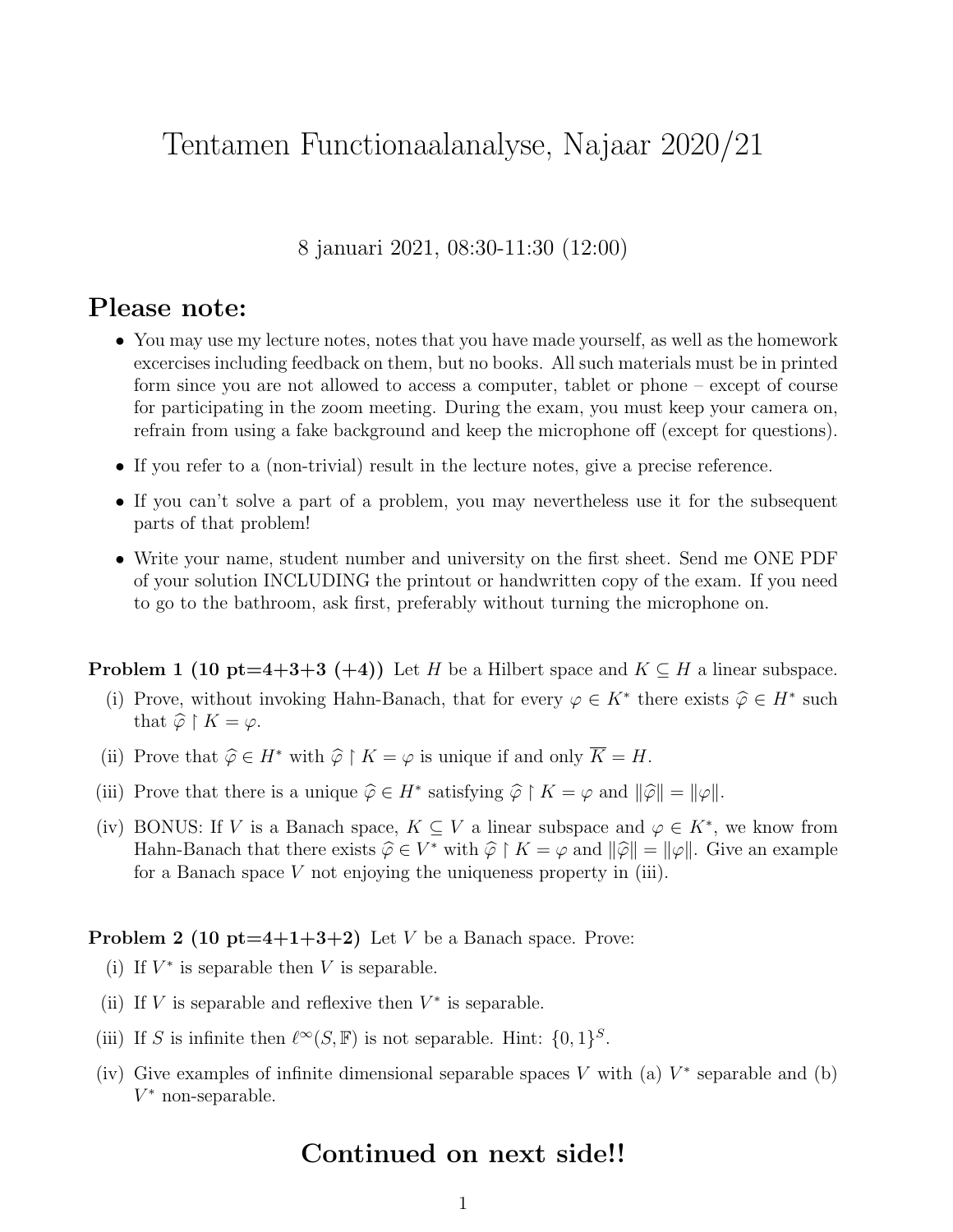- **Problem 3 (10 pt=3+4+3)** (i) Let V be a Banach space and  $W, Z \subseteq V$  closed linear subspaces with Z finite dimensional. Prove that  $W + Z \subseteq V$  is closed. Hint:  $V/W$ 
	- (ii) Let V, W be Banach spaces and  $A \in B(V, W)$  injective such that  $\dim(W/AV) < \infty$ . Prove that  $AV \subseteq W$  is closed. Hint: Open mapping theorem or related result.
- (iii) Remove the injectivity assumption in (ii).

**Problem 4 (5 pt)** Prove: If A is a unital C<sup>\*</sup>-algebra and  $c \in A$  is normal then  $c^*c$  is positive. Hint:  $c = a + ib$ . [Of course you may not refer to or copy the proof given without normality assumption in the lecture notes. Give a simple direct argument.]

**Problem 5 (15 pt = 3+3+3+3+3)** Let  $H = \ell^2(\mathbb{N}, \mathbb{C})$  with its canonical ONB  $\{\delta_n\}$ . Given a sequence  $\{\lambda_k\} \subseteq \mathbb{C}$ , define a linear operator  $A_\lambda : H \to H$  by  $A_\lambda \delta_k = \lambda_k \delta_{k+1} \ \forall k$ .

- (i) State and prove conditions on  $\{\lambda_k\}$  that are equivalent to  $A_\lambda$  being (a) bounded, (b) injective, (c) nilpotent.
- (ii) For  $\lambda_k = 2^{-k} \forall k \in \mathbb{N}$ , prove that  $A_\lambda$  is injective and quasi-nilpotent, but not nilpotent.
- (iii) For general  $\{\lambda_k\}$ , compute  $(A_{\lambda})^*$ ,  $|A_{\lambda}|$  and the partial isometry V in the polar decomposition.
- (iv) Give the necessary and sufficient condition on  $\{\lambda_k\}$  for  $|A_\lambda|$  to be compact, and do the same for  $A_{\lambda}$ .
- (v) Under which condition on  $\{\lambda_k\}$  is  $A_\lambda$  normal? Which spectral theorems do apply to  $A_\lambda$ ?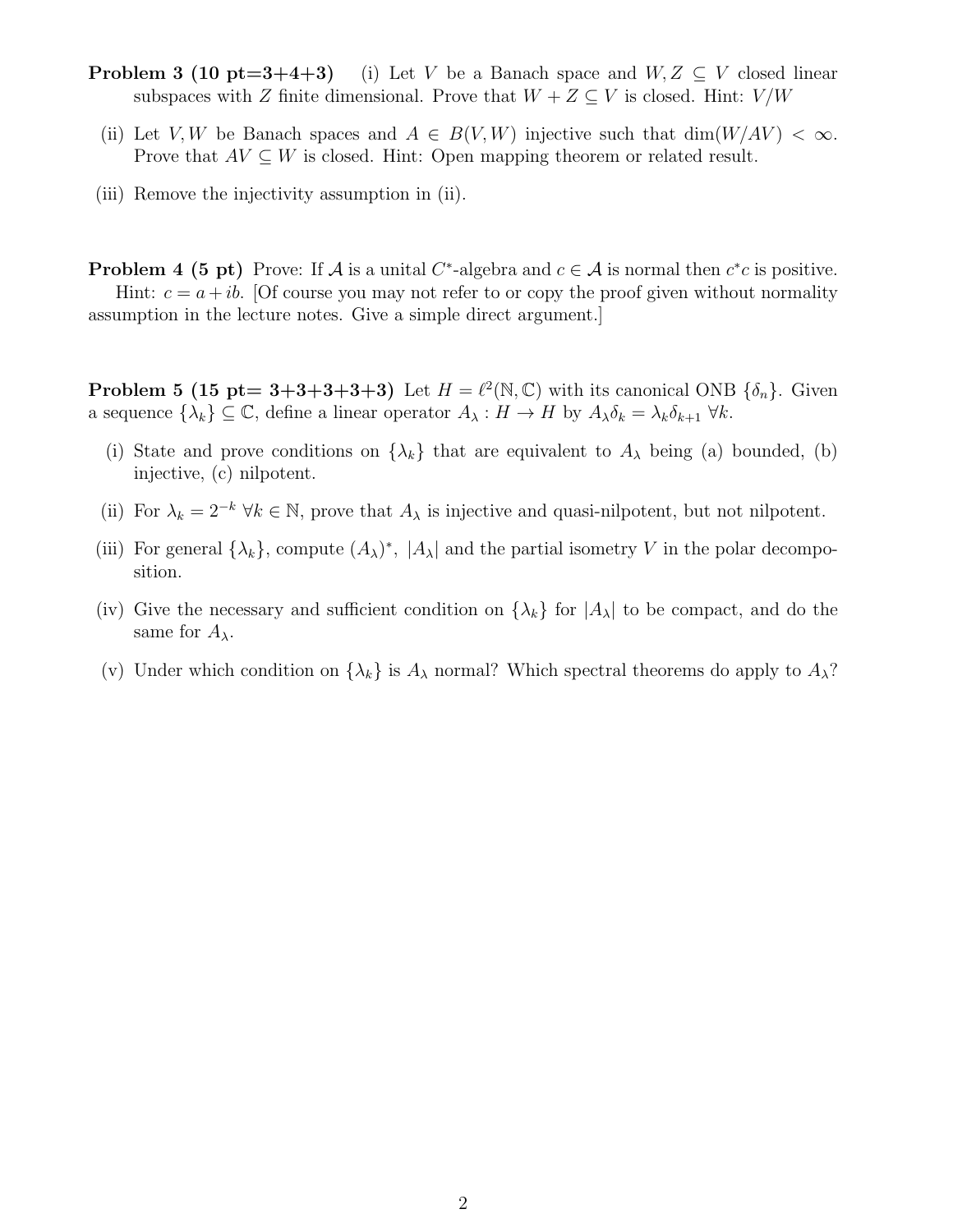### Solutions

**Solution 1** (i) If  $K \subseteq H$  is not closed, Lemma 4.17 gives a unique extension of  $\varphi$  to a bounded linear functional on the closure  $\overline{K}$ . We may thus assume K to be closed, thus a Hilbert space. By Theorem 6.29, applied to K, there is a unique  $y \in K$  such that  $\varphi(x) = \langle x, y \rangle$  for all  $x \in K$ . Defining  $\widehat{\varphi}(x) = \langle x, y \rangle$  for all  $x \in H$ , it is clear that  $\widehat{\varphi} \restriction K = \varphi$ .

(ii) By Theorem 6.24 we have  $H \cong K \oplus K^{\perp}$ . We suppress the isomorphism and identify H with  $K \oplus K^{\perp}$ . Every  $\widehat{\varphi} \in H^*$  is of the form  $\langle \bullet, (v, w) \rangle$ , where  $v \in K, w \in K^{\perp}$ . It is clear that  $\widehat{\varphi}$  coincides with  $\varphi$  on K if and only if a couple the  $\psi$  in (i). Thus we have uniqueness only if  $\hat{\varphi}$  coincides with  $\varphi$  on K if and only if v equals the y in (i). Thus we have uniqueness only if  $K^{\perp} = 0$ , i.e.  $K = H$ .

(iii) A vector  $(v, w) \in K \oplus K^{\perp}$  has norm  $\sqrt{\|v\|^2 + \|w\|^2}$ , and the same holds for the  $\hat{\varphi} \in H^*$ <br>used by  $(v, w)$ . With  $v = u$  this norm coincides with  $||\varphi|| = ||u||$  only if  $w = 0$ . This proves induced by  $(v, w)$ . With  $v = y$ , this norm coincides with  $\|\varphi\| = \|y\|$  only if  $w = 0$ . This proves the uniqueness.

(iv, BONUS) Let  $V = \ell^1(\mathbb{N}, \mathbb{C})$  and  $K = \{f \in V \mid f(1) = 0\}$ . Let  $\varphi \in K^*\backslash \{0\}$ . Then by Theorem 5.16 there is a unique function  $g \in \ell^{\infty}(\mathbb{N}\setminus\{1\}, \mathbb{C})$  such that  $\varphi(f) = \sum_{k=2}^{\infty} f(k)g(k)$ for all  $f \in K$ . Extend g to  $\hat{g} \in \ell^{\infty}(\mathbb{N}, \mathbb{C})$  by choosing  $\hat{g}(1) \in \mathbb{C}$  such that  $|\hat{g}(1)| \le ||g||_{\infty} = ||\varphi||$ .<br>Now  $\hat{g}(f) = \sum_{\alpha}^{\infty} f(k)\hat{g}(k)$  extends  $\varphi$  to  $V$  and estimates  $||\hat{g}|| = ||\hat{g}|| = ||g|| = ||g||$ . Now  $\hat{\varphi}(f) = \sum_{k=1}^{\infty} f(k)\hat{g}(k)$  extends  $\varphi$  to V and satisfies  $\|\hat{\varphi}\| = \|\hat{g}\|_{\infty} = \|g\|_{\infty} = \|\varphi\|$ . In view of  $\|\varphi\| > 0$ , we clearly have no uniqueness of the norm-preserving extension  $\hat{\varphi}$ .

**Solution 2** (i) Let  $S \subseteq V^*$  be a countable dense subset. We may assume  $0 \notin S$ . For each  $\varphi \in S$  pick  $x_{\varphi} \in V$  such that  $||x_{\varphi}|| = 1$  and  $|\varphi(x_{\varphi})| \ge ||\varphi||/2$ . Put  $T = \{x_{\varphi} \mid \varphi \in S\}$  and  $Y = \text{span}_{\mathbb{Q}}(T)$  or  $Y = \text{span}_{\mathbb{Q}^+\mathbb{N}}(T)$ , depending on  $\mathbb{F} = \mathbb{R}$  or  $\mathbb{C}$ . Assume  $\psi \in V^*$  satisfies  $\psi(x) = 0 \,\forall x \in Y$ . Let  $\varepsilon > 0$ . Since  $S \subseteq V^*$  is dense, there exists  $\varphi \in S$  such that  $\|\psi - \varphi\| < \varepsilon$ . Thus  $|\varphi(x_{\varphi})| = |\psi(x_{\varphi}) - \varphi(x_{\varphi})| < \varepsilon$  since  $x_{\varphi} \in Y \subseteq \text{ker}\psi$  and  $||x_{\varphi}|| = 1$ . In view of the choice of  $x_{\varphi}$ , this implies  $\|\varphi\|/2 \leq |\varphi(x_{\varphi})| < \varepsilon$ . Thus  $\|\varphi\| < 2\varepsilon$  and therefore  $\|\psi\| \leq 3\varepsilon$ . Since  $\varepsilon$ was arbitrary, this implies  $\psi = 0$ . Thus only the zero functional vanishes on Y, in other words  $Y^{\perp} = \{0\}$ . By Exercise 8.9, this is equivalent to  $\overline{Y} = V$ . Since Y is countable, V is separable. (ii) If V is reflexive then  $V^{**} \cong V$  is separable. Now separability of  $V^*$  follows from (i).

(iii) If S is infinite then the power set  $P(S)$  is uncountable. If  $T, T' \subseteq S$  and  $T \neq T'$  then  $\|\chi_T - \chi_{T'}\|_{\infty} = 1$ . If  $U \subseteq L^{\infty}(S, \mathbb{F})$  is dense then we have  $\bigcup_{f \in U} B(f, \varepsilon) = L^{\infty}(S, \mathbb{F})$  for each  $\varepsilon > 0$ . If  $\varepsilon < 1/2$ , each ball contains only one of the  $\chi_T$ , so that U must be uncountable. (A diagonal argument is also OK.)

(iv) If  $1 < p < \infty$  and  $S = \mathbb{N}$  then  $V = \ell^p(S, \mathbb{F})$  is infinite dimensional and separable with separable  $V^*$  (by Theorem 5.16(ii) and Proposition 5.14). On the other hand,  $V = \ell^1(S, \mathbb{F})$  is separable, while  $V^* \cong \ell^{\infty}(S, \mathbb{F})$  is not by (iii).

**Solution 3** (i) Let  $Q = V/W$  with quotient map  $p: V \to Q$ . Since Z is finite dimensional, so is  $p(Z) \subseteq Q$ . Thus  $p(Z)$  is closed by Exercise 4.22, thus also  $p(W + Z) = p(Z)$ . Now continuity of p implies that  $W + Z = p^{-1}(p(W + Z)) \subseteq V$  is closed.

(ii) By standard linear algebra, there exists a linear subspace  $Z \subseteq W$  that is algebraically complementary, i.e.  $Z \cap AV = \{0\}$  and  $Z + AV = W$ , so that  $W = AV \oplus Z$  algebraically. It satisfies dim  $Z = \dim(W/AV) < \infty$  and therefore is automatically closed, thus Banach. Now  $V \oplus Z$ , equipped with the norm  $\|(x, z)\| = \|x\| + \|z\|$ , is a Banach space. Define a linear map  $\alpha: V \oplus Z \to W$ ,  $(x, z) \mapsto Ax + z$ . In view of

$$
||z + Ax|| \le ||z|| + ||A|| ||x|| \le (1 + ||A||) ||(x, z)||,
$$

 $\alpha$  is bounded. And it is a bijection by construction (since  $W = AV \oplus Z$ ). Thus by the Bounded Inverse Theorem  $\alpha$  is a homeomorphism. Since  $V \oplus 0 \subseteq V \oplus Z$  is a closed subspace,  $AV = \alpha(V \oplus 0) \subseteq W$  is closed, proving the claim.